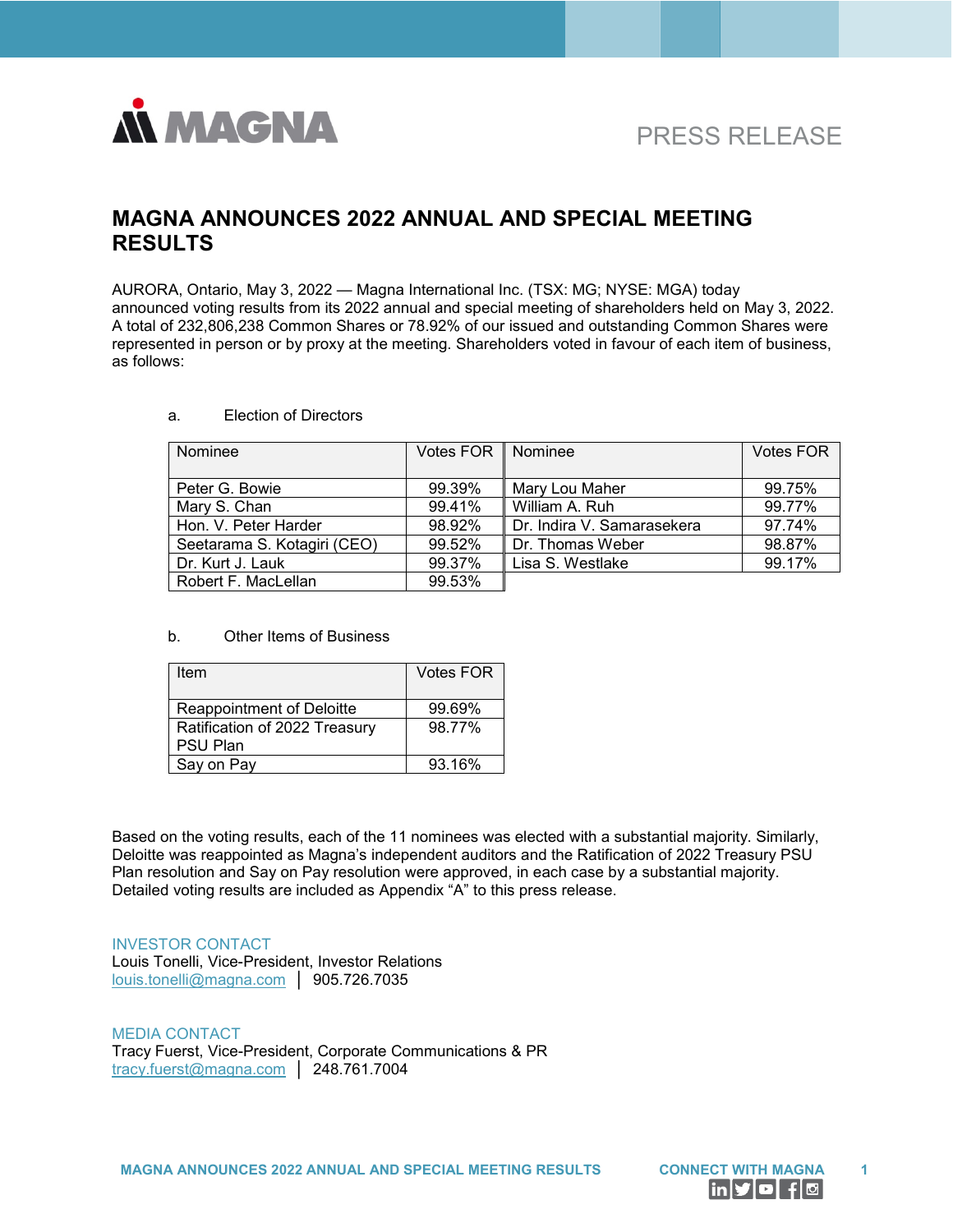#### OUR BUSINESS ([1\)](#page-1-0)

 $\overline{a}$ 

Magna is more than one of the world's largest suppliers in the automotive space. We are a mobility technology company with a global, entrepreneurial-minded team of 161,000 employees and an organizational structure designed to innovate like a startup. With 60+ years of expertise, and a systems approach to design, engineering and manufacturing that touches nearly every aspect of the vehicle, we are positioned to support advancing mobility in a transforming industry. Our global network includes 340 manufacturing operations and 89 product development, engineering and sales centres spanning 28 countries.

For further information about Magna (NYSE:MGA; TSX:MG), please visit [www.magna.com](https://www.globenewswire.com/Tracker?data=TEC1Z8Xl8W72ZcnozI-Mo-Pu67sXKHu_8R9W0_2gRcAiCrTcc7Mt7zwr1pwhtugu71d-wodAEIdPLEcDGSRqoA==) or follow us on Twitter @MagnaInt.



<span id="page-1-0"></span><sup>(1)</sup> Manufacturing operations, product development, engineering and sales centres and employee figures include certain equity-accounted operations.